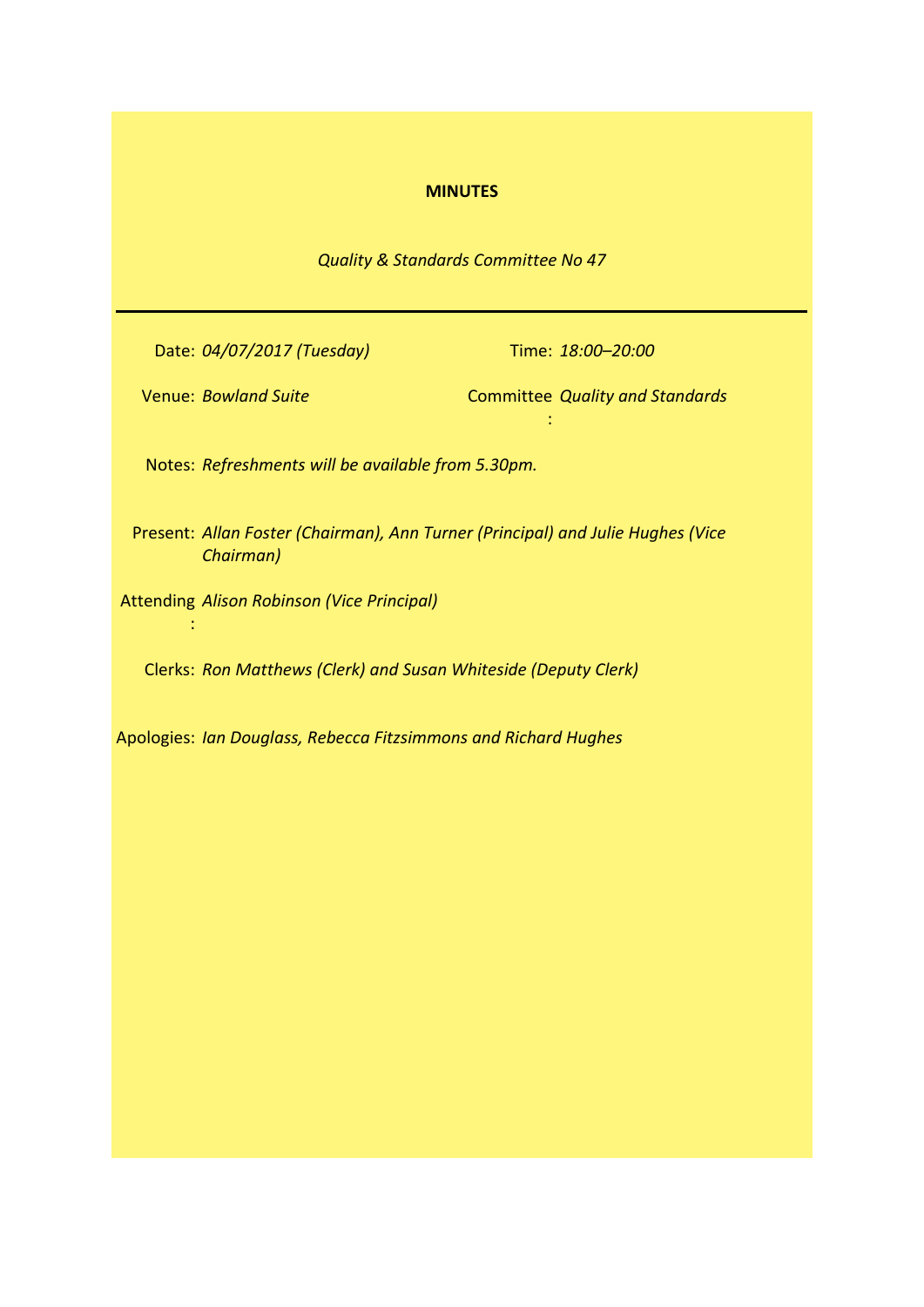| <b>Public Minutes</b>                |                                                                                                                                                                                                                    |
|--------------------------------------|--------------------------------------------------------------------------------------------------------------------------------------------------------------------------------------------------------------------|
| Item<br>number:<br>(and<br>category) | Item description:                                                                                                                                                                                                  |
| 17.17<br><b>Decision</b>             | <b>Attendance of College Staff</b>                                                                                                                                                                                 |
|                                      | Section 8.2 of the current Constitution and Terms of Reference for<br>the Quality & Standards Committee states:                                                                                                    |
|                                      | "College management and / or Consultants may attend meetings by<br>invitation in an advisory capacity."                                                                                                            |
|                                      | Quality & Standards Committee welcomed Corporation member<br>Jane Booker to the meeting who was attending as an observer.                                                                                          |
|                                      | <b>Resolved:</b>                                                                                                                                                                                                   |
|                                      | That College Management staff attend the meeting.                                                                                                                                                                  |
| 18.17<br>Record                      | <b>Apologies for Absence</b>                                                                                                                                                                                       |
|                                      | Apologies for absence had been received from Ian Douglass,<br><b>Rebecca Fitzsimmons and Richard Hughes</b>                                                                                                        |
| 19.17<br><b>Decision</b>             | <b>Minutes of the Previous Meeting</b>                                                                                                                                                                             |
|                                      | The minutes of meeting number 46 held on Tuesday 28 February<br>2017 (published on the extranet) were signed and agreed as a true<br>and correct record of the meeting.                                            |
| 20.17<br><b>Record</b>               | <b>Declarations of Interest</b>                                                                                                                                                                                    |
|                                      | There were no declarations of interests received in respect of items<br>on the public agenda.                                                                                                                      |
| 21.17<br><b>Decision</b>             | <b>Strategic Plan Progress Report 2016 / 2017</b>                                                                                                                                                                  |
|                                      | Members gave consideration to the Strategic Plan Progress Report<br>relevant to the Quality and Standards Committee.                                                                                               |
|                                      | The report contained information on progress against the relevant<br>Key Performance indicators. Members noted the report and<br>discussed throughout the meeting as they considered the more<br>detailed reports. |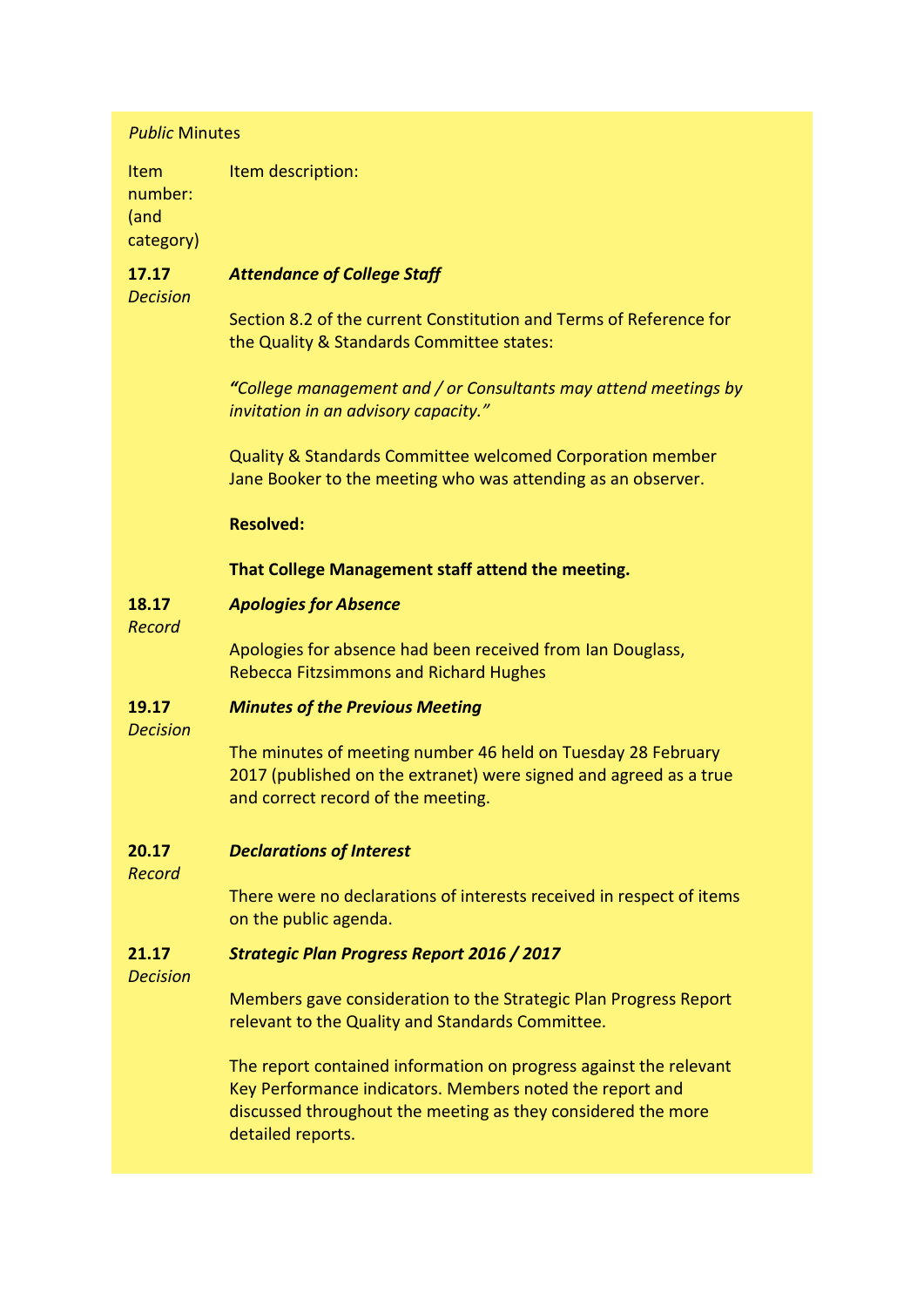## **Resolved:**

#### **That the Strategic Plan Progress Report 2016 / 2017 be received.**

**22.17** *Decision*

## *In Year Performance Data Further Education (FE) Report*

Quality & Standards Committee gave consideration to the In Year FE Performance Reports, which provided an analysis of the FE provision in the College including GCSE and Functional Skills. The report provided an overview of the key strengths, areas of improvement, action taken to date with impact, and further actions planned with expected impact.

The Vice Principal responded to member questions and supported discussions.

Overall Attendance (95%), retention (expected to hold at 96%) were high. Improvements in attendance seen in the previous year continued at the Merseyside Centre proving embedding of a culture of success. Attendance for the 19 plus age group was 6% higher than last year at 97%.

In line with the national position, the maths and English delivery of GCSEs and Functional Skills remained challenging. Attendance was high compared to national benchmarks though success rates were expected to be below the College's challenging targets. There were 335 learners registered for Functional Skills and 503 registered for GCSEs. 70% of the College FE intake were below a Grade C in maths and / or English indicating the magnitude of the challenge.

Members noted the significant numbers of home-educated students accessing the 14 - 16 courses at Myerscough against recruitment from schools. Overall, the 14 - 16 area showed good progression from year 1 to year 2 and progression opportunities to move to a Myerscough FE or Apprenticeship course.

Members received information on the student support register and how need was categorised and support managed. Student survey questions provided information on how students assessed their safety and wellbeing.

College had successfully trialled City & Guilds technical qualifications, which placed a greater emphasis on vocational skills development in Equine and these would be rolled out across most other areas to replace Btec qualifications.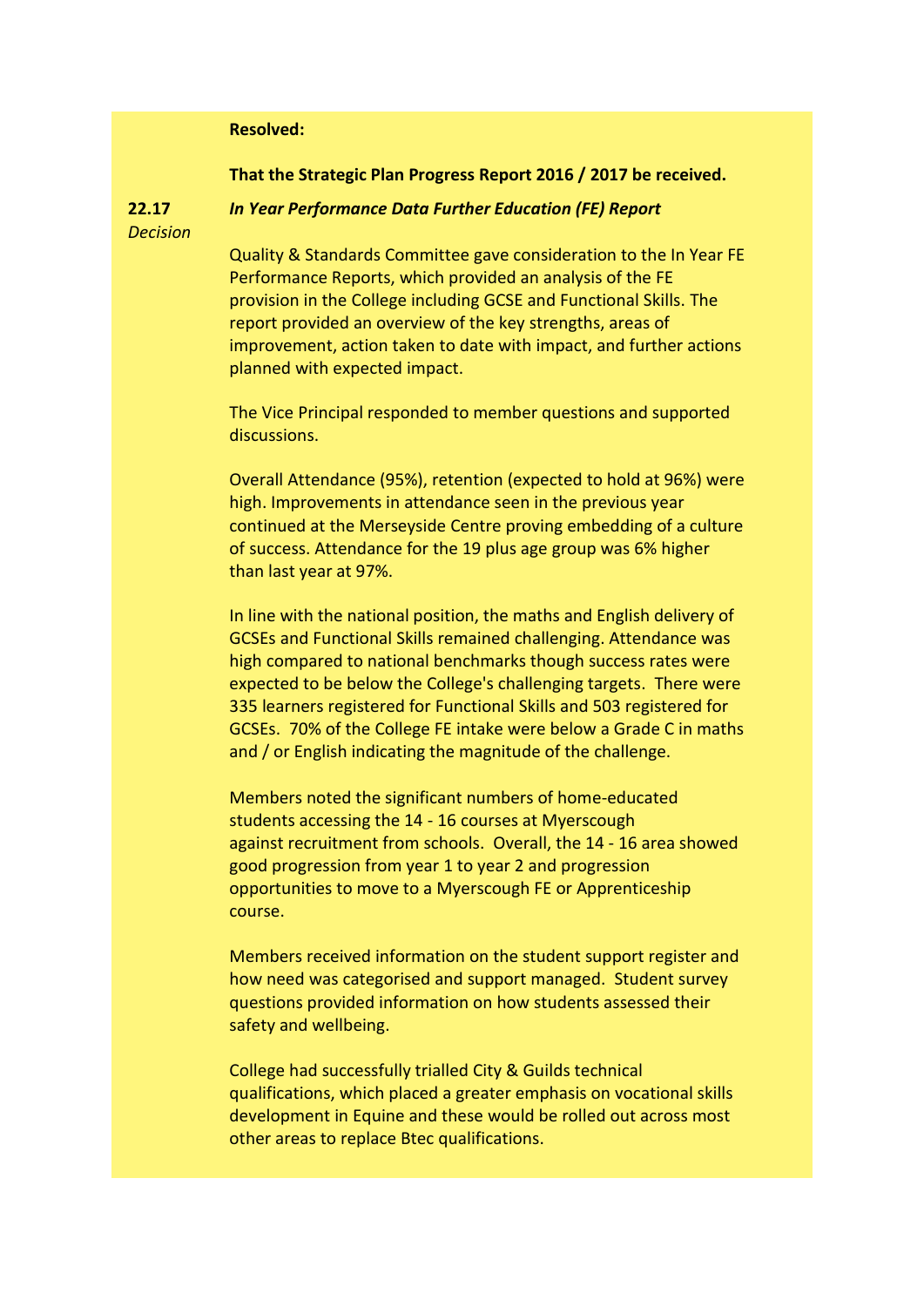In Foundation Learning, the new Supported Interns programme had been successful and would be rolled out to the Merseyside Centre. Foundation Learning Programmes were also being rolled out to the East Lancashire Centre for the next academic year.

College had action plans in place to address the temporary blocks imposed by two external examiners. These were released bar one, which was expected to be released imminently.

As members were aware, curriculum reviews were taking place in floristry, fish management and sport to ensure an appropriate mix and balance of class size and staffing.

Members looked in detail at the summary of the key areas for improvement. It was clear that analysis allowed staff to pinpoint exact pockets of concern and check if there were any indications of underperformance.

# **Resolved:**

## **That the FE In-year Performance Report be received.**

#### **23.17** *In Year Performance Higher Education*

*Decision*

Quality & Standards Committee gave consideration to the In Year Performance Higher Education Report and the Education Higher Review table.

Overall HE retention was at 97% with attendance at 86%.

Three new HE programmes to complement other provision had been approved, MSc Animal Science, FdSc Strength & Conditioning and FdSc Sport Massage Practice.

HE recruitment for 2017 was slightly lower than the same point last year and this had been allowed for in the 2017 / 18 budget proposal. Members noted that 2016 / 17 recruitment had been lower than previous years. Overall, the trend was downward particularly in Agriculture & Countryside, Greenspace & Creative Design and Sport.

Myerscough had achieved a rating of ''Silver'' in the Teaching excellence framework.

The Department of Education had confirmed that the College could use the title 'University Centre Myerscough'. A new logo was being produced.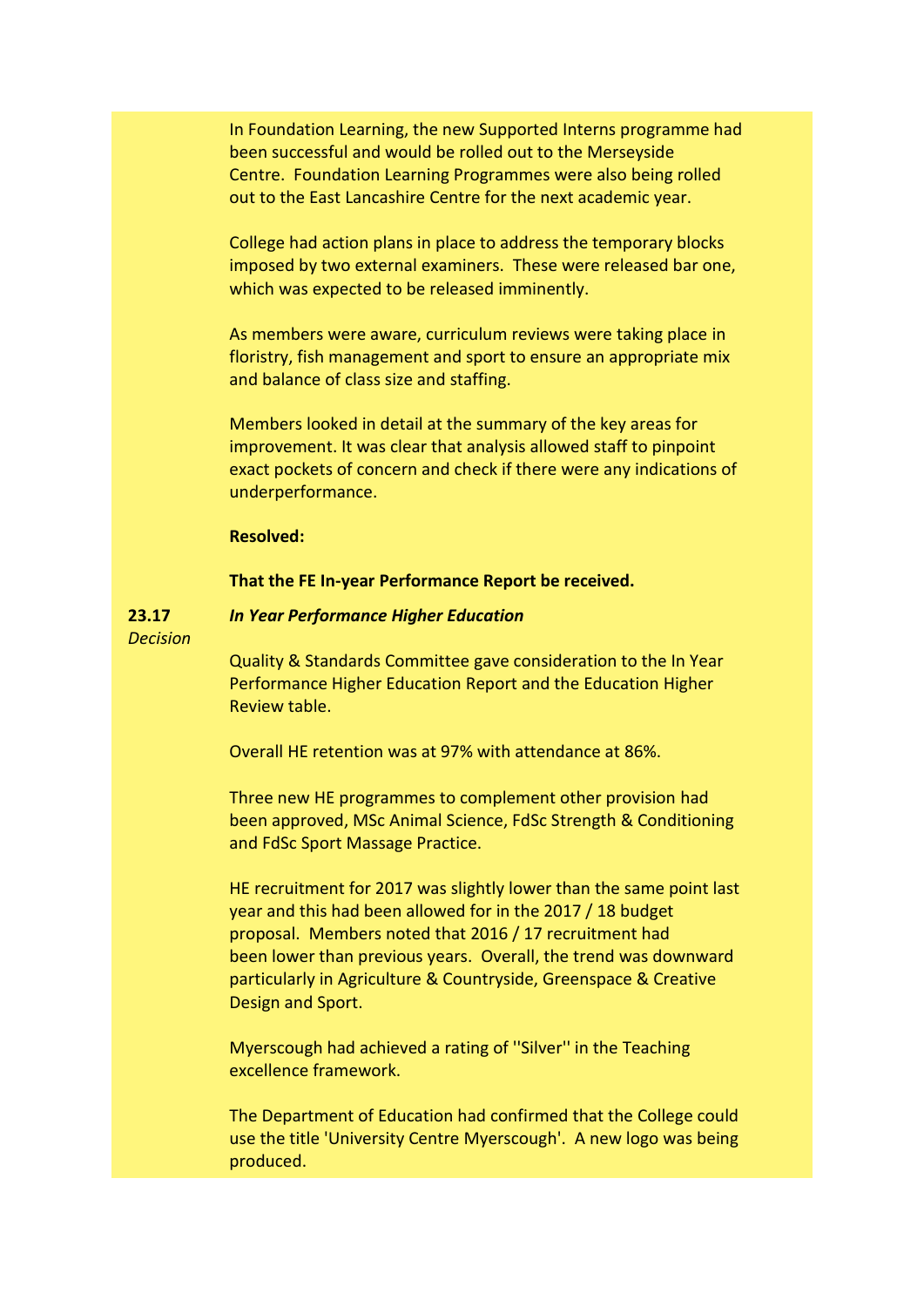Research income was largely on track to meet the target of £104k and meetings had been held to look at collaborative research and utilisation of the Food Farming & innovation Technical Centre. The Centre would officially open in September 2017.

The HEFCE Annual Provider Review, placed Myerscough with its top outcome that standards were met with no actions required.

Myerscough had achieved a rating of 'Silver' in the Teaching Excellence Framework, derails of which appeared later in the agenda.

Members applauded the actions to recruit and noted the detail on these in the report, which included bursary initiatives, suspension of some courses, internal progression events, a new curriculum marketing strategy group, staff and timetable efficiencies and implementation of an HE recruitment action plan. However, members highlighted that HE was an area of concern where efficiencies were required to combat the lower recruitment.

## **Resolved:**

**That the Higher Education reports be received.**

#### **24.17** *Apprenticeship & Skills Performance Report Update 2016 / 17*

*Decision*

Quality and Standards Committee gave consideration to the Apprenticeship & Skills Performance Report Update 2016 / 2017.

Performance was on an upward trend with achievement at 74% and potential to reach 79% against the previous year's results of 69%. Timely achievement was at 56.9% with potential to reach 70.4% against the previous years results of 53.8%.

Work continued to raise the number of timely finishers and to close the achievement gap between intermediate and advanced apprentices. 16 to 18 learners achievement is on an upward trend but is lower than other age ranges, action plans are in place.

Staffing changes had been completed, though a review of terms and conditions of service was underway, which included full consultation.

Additional monitoring had been introduced to effect positive change.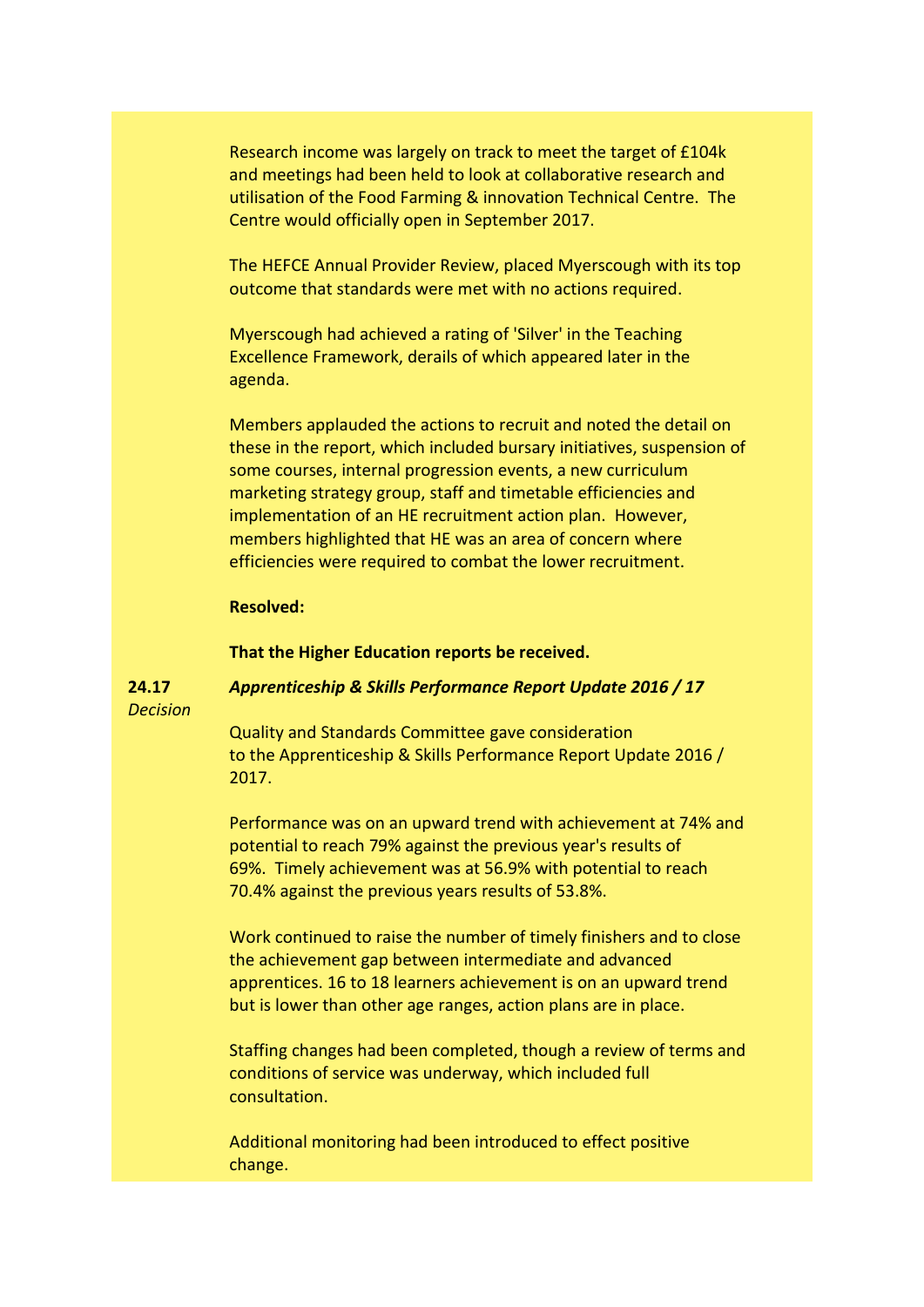Members were pleased to note an improving picture, growth combined with quality.

## **Resolved:**

**That the Apprenticeship & Skills Performance Report 2016 / 17 be received.**

#### **25.17** *Teaching Excellence Framework Award*

### *Information*

Myerscough had achieved a rating of ''Silver'' in the Teaching Excellence Framework. Members were pleased with this good outcome, taking into account that the metrics for highly skilled employment did not accurately reflect the actual outcomes for Myerscough students particularly in relation to Veterinary Nurse qualifications.

The Panel considered the College submission in relation to the TEF criteria and its judgement reflects in particular, evidence of:

- The consistent and frequent preparation of students for employment in their chosen field through the integration of Career Development, Business and Entrepreneurism and Professional Practice modules.
- A highly-valued culture of personalised learning, including small class sizes and high levels of tutor support, resulting in high levels of engagement and challenge for all students in order to acquire knowledge, skills and understanding.
- An institutional approach to developing high quality physical and digital resources which are frequently used by students, including a Livestock Innovation Centre, Sportsturf Technology unit, high-technology glasshouse, and a Motorcycle Race Technology workshop.
- A strategic commitment to staff development, including a comprehensive teaching observation scheme and the College-wide Golden Roses and student nominated MyStar staff awards.

The award was made in June 2017 and was valid for three years.

### **Resolved:**

**That the ''Silver'' award in the Teaching Excellence Framework be noted.**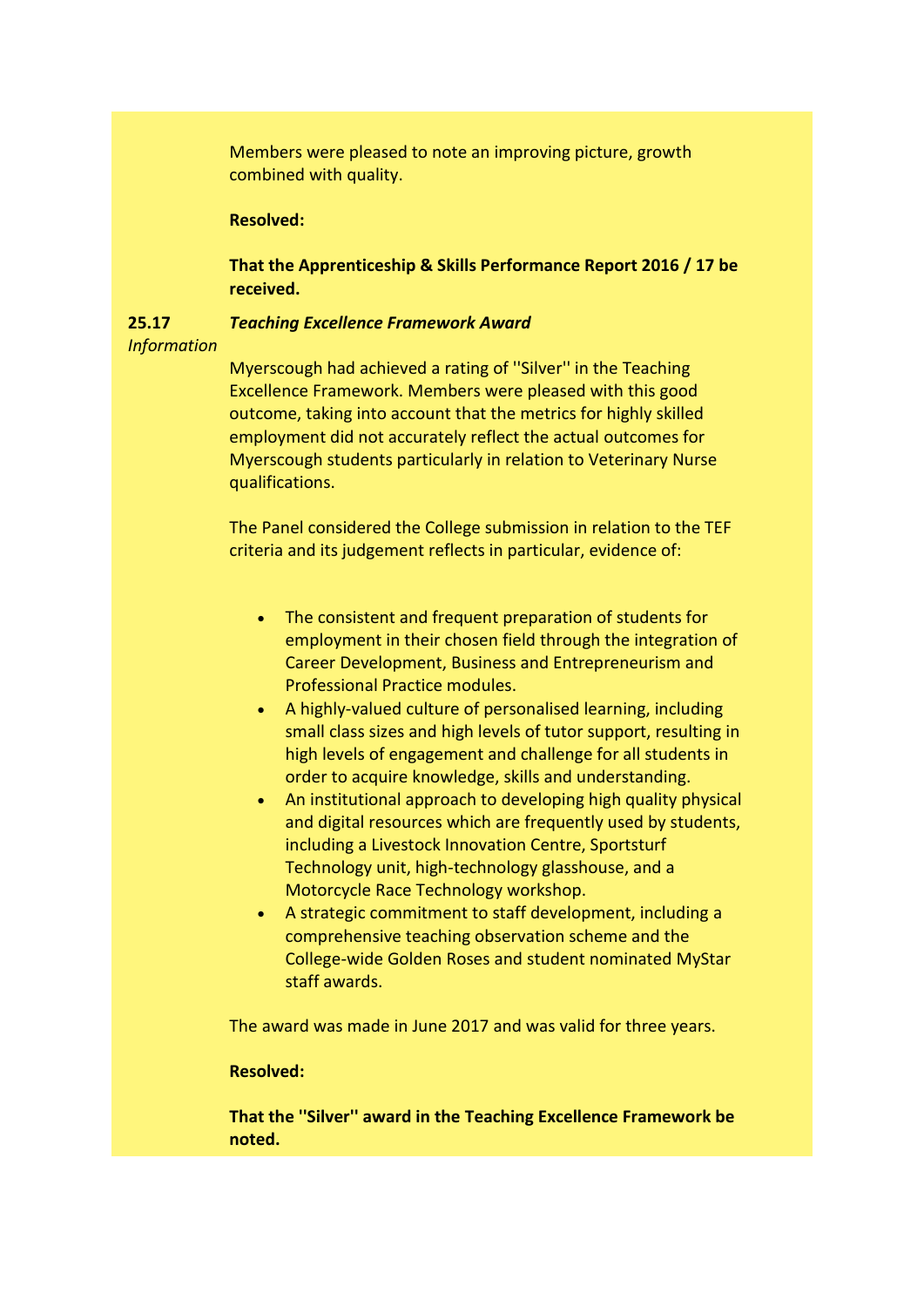#### **26.17** *Learner Voice Report*

# *Decision*

Quality and Standards Committee gave consideration to the Learner Surveys together with key outcomes from Course Representative Meetings, and the We Heart U and Golden Roses student led staff awards.

The survey take up at 79.3% was high and responses indicated high levels of satisfaction. Responses to 5 of the 20 questions recorded lower satisfaction than the previous year. These related to Catering, Library, Bus services, feeling safe and the Virtual Learning Environment. The latter would be a reaction to a change from 'Bloom' to 'Canvas'.

Members were pleased to note that satisfaction around computer facilities and assessment clarity had risen by 4%.

# **Resolved:**

**That the Learner Voice Report be received.**

#### **27.17** *Employer Voice Report*

*Decision*

Quality and Standards Committee gave consideration to the Employer Voice Report.

Responses to the recent Skills Funding Agency FE Choices Employer Satisfaction Survey showed an upward trend for Myerscough College and favourable comparison to other organisations. The survey findings form part of the publicly accessible information that will be available on the new digital Apprenticeships website.

The report also highlighted some of the key employer engagement activity led by the staff team. Partnership opportunities continue to grow and strengthen the College position within many of the key delivery sectors.

Employer Services continued to evolve and develop the sales focused approach and attention was being paid to timeliness from application to sign up. The number of active businesses the college engages with was 1225 which was up on last year but below target however, the increase in numbers leads to efficiencies and improved margins.

Engagement with public schools, particularly in the south, indicated growth as did engagement with universities for turf maintenance. Members noted attention to salary, location weightings and the roll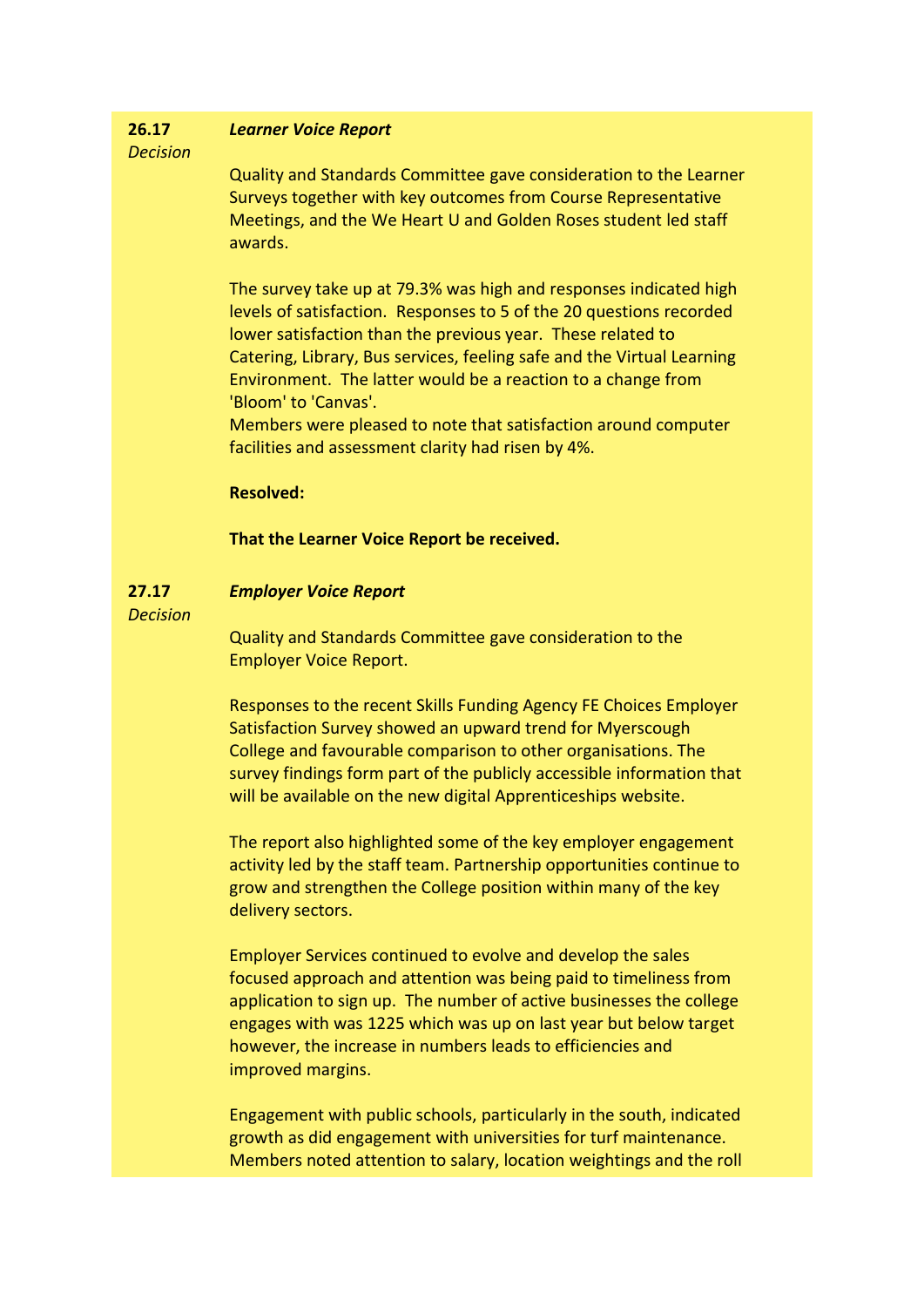out of the working from home and car allowance policies. Staff recruitment to construction training remained a national challenge.

Ongoing discussions were being held with levy paying employers.

Members noted the challenges and opportunities through the onset of the new standards funding and the employer levy.

### **Resolved:**

### **That the Employer Voice Report be received**.

*Teaching, Learning and Assessment*

*Decision*

**28.17**

Quality and Standards Committee gave consideration to the Teaching, Learning and Assessment report which showed trends in performance for lesson observations. All teaching staff had been assessed.

HE staff were all at the higher levels, Grade 1 and Grade 2. 97% of FE staff were assessed as Grade 1 or Grade 2.

Members wished to congratulate the teaching staff on such a strong performance and noted the College investment in the Advanced Teaching Practitioners and the support provided by the new management in the Teaching & Learning and Quality Assurance Teams.

**Resolved:**

## **That the Teaching Learning and Assessment Report be received.**

#### **29.17** *Strategic Risk Register*

*Decision*

Quality & Standards Committee gave consideration to the Strategic Risk Register.

Members had made mention of risk and strategy in terms of the Myerscough offer throughout the meeting.

Quality & Standards Committee received assurance from the development of the College approach to risk leading to closer attention to curriculum risks.

**Resolved:**

**That the Strategic Risk Register be received.**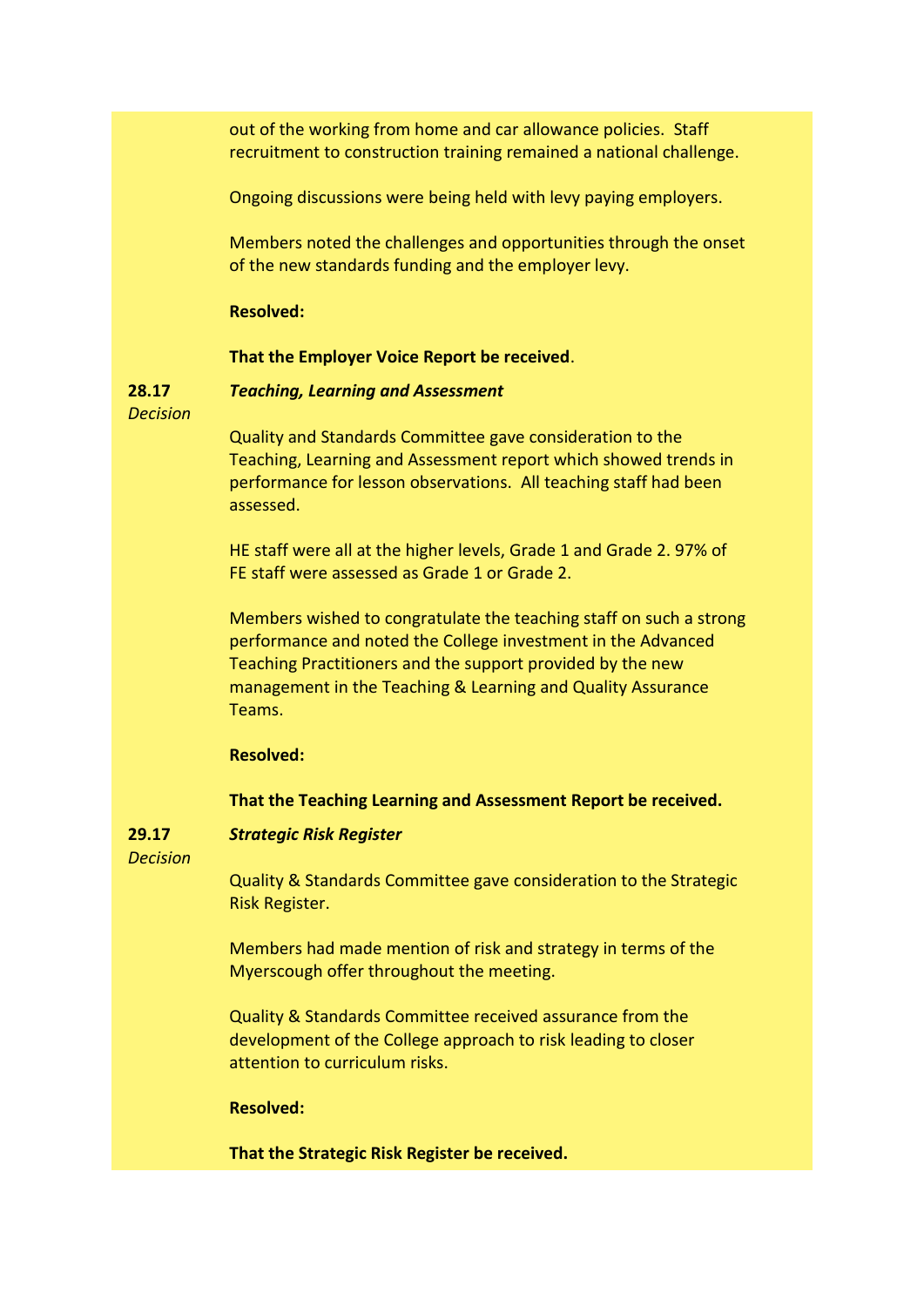#### **30.17** *Quality Improvement Plan (QIP) 2016 / 2017 Update*

## *Decision*

Quality and Standards Committee gave consideration to the update to the Quality Improvement Plan for 2016 / 2017 and noted that most actions had been completed.

In response to a question members noted that what appeared to be under achievement from females was a subject issue which was being addressed.

Outstanding actions were picked up in the various reports to the meeting.

### **Resolved:**

## **That the Quality Improvement Plan be received.**

**31.17** *Equality Diversity & Inclusion Report*

*Decision*

Quality & Standards Committee gave consideration to the Equality Diversity & Inclusion Report which consisted of the Myerscough College equality objectives, targets and action plan for 2017 / 18.

## **Leaders in Diversity**

As members were aware the College had achieved the award, 'Leaders in Diversity' in March 2017. The journey to this award informed the Action Plan. A re-assessment for 'Leaders in Diversity' would be in 2 years time.

## **The College Equality Objectives:**

Develop a College wide culture, which actively promotes equality, diversity and inclusion. Ensure a positive, inclusive student experience through equality of

opportunity and the celebration of diversity.

Ensure an inclusive approach to the staff experience, which promotes equality and diversity.

# **The College wide targets:**

Maintain Leaders in Diversity. Student attendance, retention and achievement for protected groups is within a 3% tolerance of non-protected groups. Staff recruitment matches the local community.

A recommendation from the Leaders in Diversity Action Plan was to appoint a link Governor for EDI. Jane Booker was scheduled to take over from Clare Platt as the link Governor for Safeguarding at the end of the year when Clare would retire from the Board. Jane had